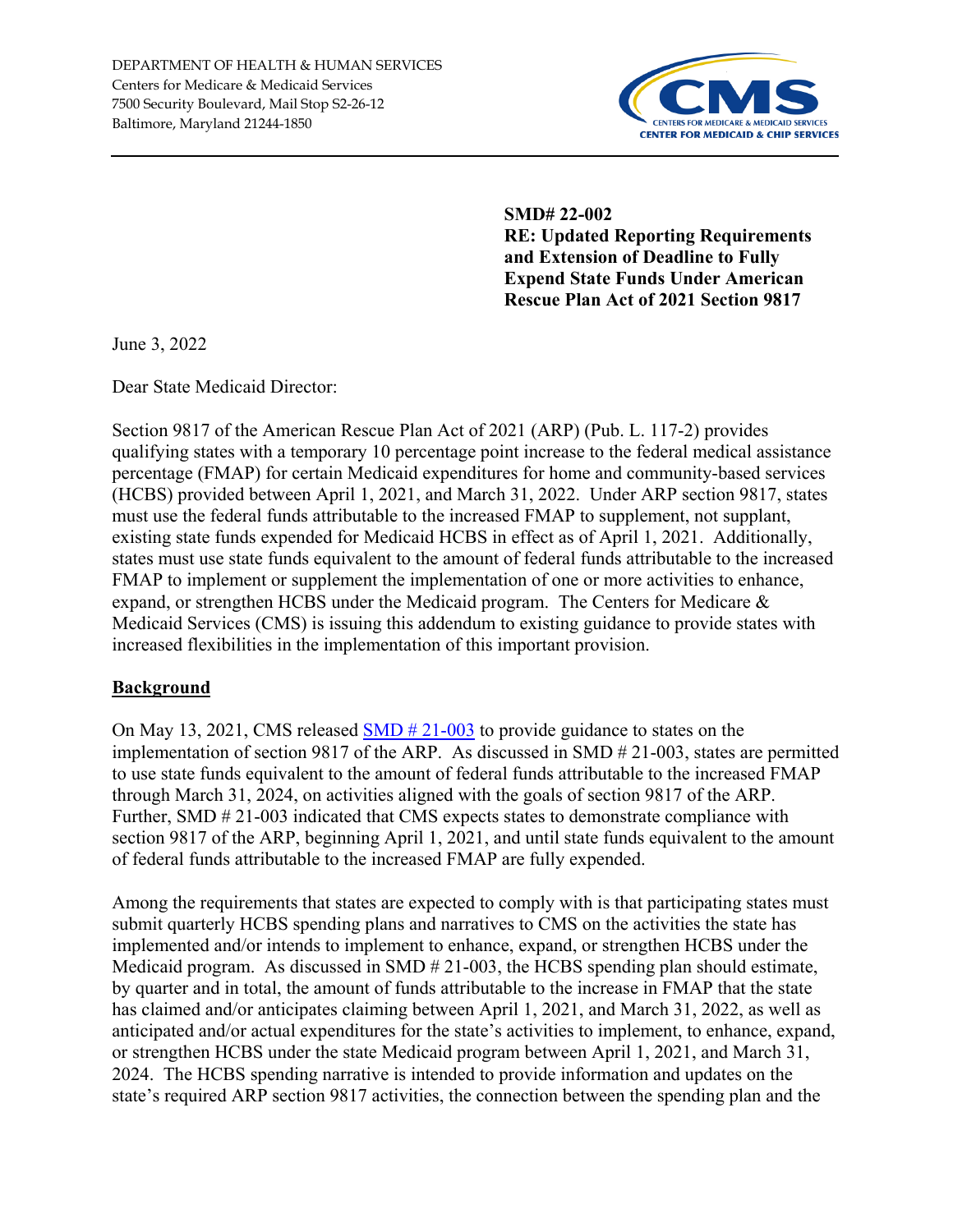scope of the activities, and how the state intends to sustain these activities. CMS publicly posts state's spending plans and narratives on [Medicaid.gov.](https://www.medicaid.gov/medicaid/home-community-based-services/guidance/strengthening-and-investing-home-and-community-based-services-for-medicaid-beneficiaries-american-rescue-plan-act-of-2021-section-9817-spending-plans-and-narratives/index.html)

## **Updated Reporting Requirements**

Effective immediately, states are only required to submit an HCBS spending narrative semiannually (every other quarter), rather than quarterly. HCBS spending narratives are now due 75 days before the start of every other federal fiscal quarter, beginning with the federal fiscal quarter that starts on April 1, 2022 (federal fiscal year (FY) 2022 quarter (Q) 3), and until the state's funds in an amount equivalent to the enhanced FMAP received by the state have been expended; states are no longer required to submit an HCBS spending narrative for the quarter that starts on July 1, 2022 (FY 2022 Q4). The next HCBS spending narrative will be due 75 days before the quarter beginning October, 1, 2022 (FY 2023 Q1). Please note the frequency for submitting the HCBS spending plan is not changing. States must continue to submit an HCBS spending plan 75 days prior to the beginning of each federal fiscal quarter until the state's funds in an amount equivalent to the enhanced FMAP received by the state have been expended. This change to the reporting frequency for HCBS spending narratives is intended to reduce state reporting burden, while ensuring that CMS continues to receive timely and up-to-date information on the amount of funds attributable to the increase in FMAP that states have claimed and on state expenditures for activities to enhance, expand, or strengthen HCBS under the state Medicaid program.

Please note that, although states are no longer required to submit an HCBS spending narrative quarterly, states have the option to submit an updated narrative quarterly, which would be necessary to request approval for new activities or changes to the scope or description of their approved activities.

As discussed in SMD # 21-003, CMS recognizes the importance of effective stakeholder engagement processes that can provide states with varied perspectives on how to expand, enhance, and strengthen HCBS. CMS encourages states to continue engaging a broad community of stakeholders—Medicaid and other state agency leadership, participants in HCBS programs, residents in long-term care facilities, HCBS providers, family members and other caregivers, the aging and disability network, health plans, and the direct support workforce—to provide insight, ideas, and feedback to inform the state's approach to developing and implementing activities under section 9817 of the ARP. Further, CMS continues to expect that states will offer, in good faith, in a prudent manner, and in compliance with Medicaid benefit requirements, a public notice process, including tribal consultation as applicable, when implementing changes to their HCBS programs.

#### **Extension of Deadline to Fully Expend State Funds**

CMS is also announcing that the agency will not require states to demonstrate compliance with the March 31, 2024, deadline for states to use the state funds equivalent to the amount of federal funds attributable to the increased FMAP, which was specified in SMD # 21-003. Instead, CMS expects states to use the state funds equivalent to the amount of federal funds attributable to the increased FMAP by March 31, 2025. This additional flexibility is intended to address state statutory, regulatory, administrative, and other challenges identified by states with meeting the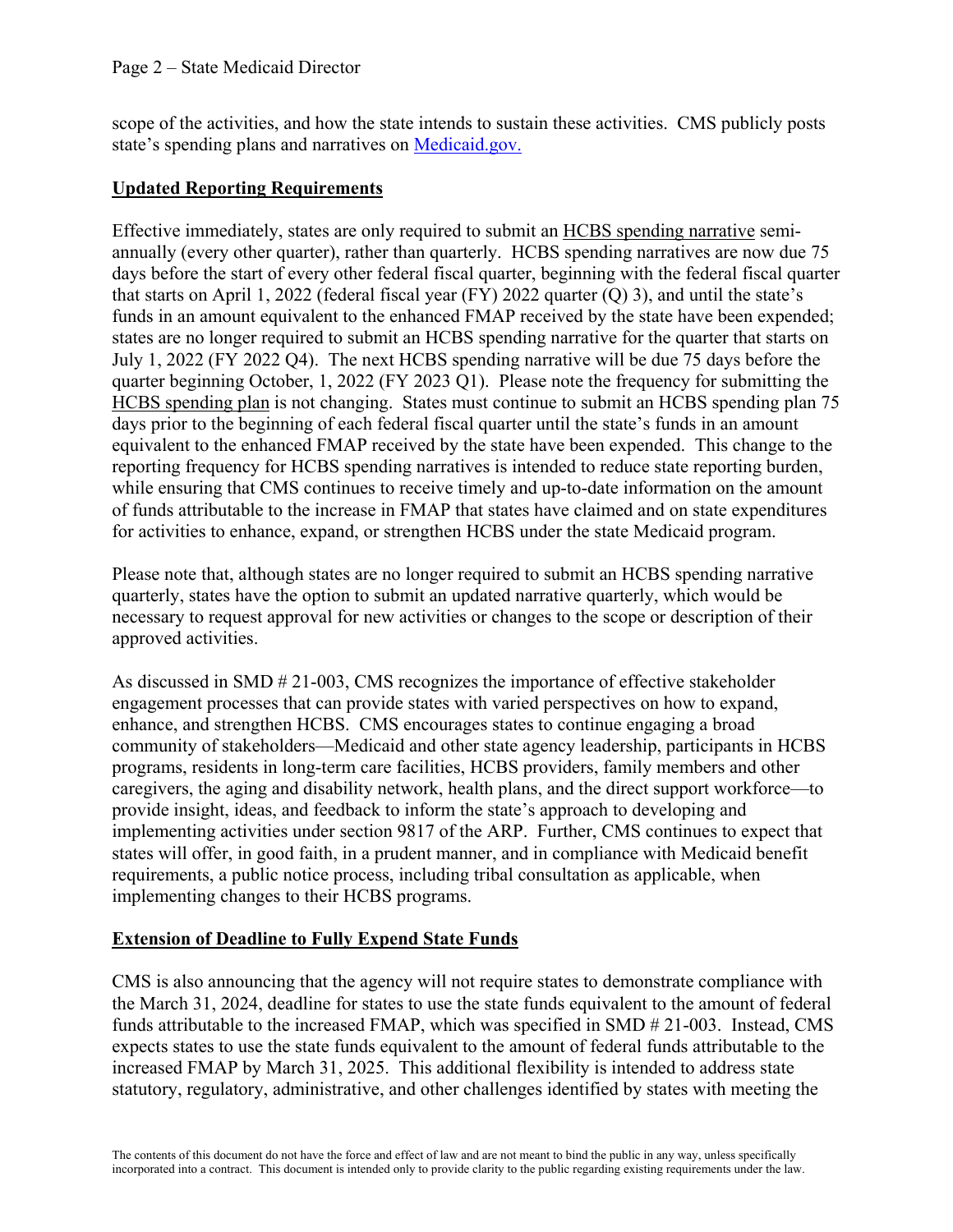March 31, 2024, deadline included in SMD # 21-003. CMS recognizes that the complexity of federal and state mechanisms to award funding made available under section 9817 of the ARP have made it difficult for states to implement approved activities in HCBS spending plans in order to expend state funds timely. Please note that states are not required to use this additional flexibility for expending the funds. Rather, states can fully expend state funds equivalent to the amount of federal funds attributable to the increased FMAP at any time prior to March 31,  $2025.<sup>1</sup>$  $2025.<sup>1</sup>$  $2025.<sup>1</sup>$ 

This letter makes no other changes to the requirements or other information described in SMD # 21-003, including that the temporary 10 percentage point increase to the FMAP for certain Medicaid expenditures for HCBS is only available for HCBS provided between April 1, 2021, and March 31, 2022. As such, states are expected to demonstrate compliance with the requirement not to supplant existing state funds expended for Medicaid HCBS until the state funds equivalent to the amount of federal funds attributable to the increased FMAP are fully expended. Specifically, states must:

- Not impose stricter eligibility standards, methodologies, or procedures for HCBS programs and services than were in place on April 1, 2021;
- Preserve covered HCBS, including the services themselves and the amount, duration, and scope of those services, in effect as of April 1, 2021; and
- Maintain HCBS provider payments at a rate no less than those in place as of April 1, 2021.

More specifically, if a state makes use of the flexibility regarding demonstrating compliance with the timeline for fully expending state funds equivalent to the amount of federal funds attributable to the increased FMAP, the state is expected to comply with these requirements until the funds are expended.

# **Closing**

l

CMS remains committed to supporting states with strengthening and enhancing their HCBS systems and helping to ensure that Medicaid beneficiaries receive high quality, cost-effective, person-centered services in the setting of their choice. Section 9817 of the ARP provides states with additional federal funding for Medicaid HCBS that states can use to enhance, expand, or strengthen HCBS in response to the COVID-19 Public Health Emergency, accelerate reforms to long-term services and supports systems, and address other state-specific HCBS needs and priorities, such as *Olmstead* planning. Questions related to ARP section 9817 can be directed to [HCBSincreasedFMAP@cms.hhs.gov.](mailto:HCBSincreasedFMAP@cms.hhs.gov)

<span id="page-2-0"></span><sup>&</sup>lt;sup>1</sup> CMS reminds states of the continued need to adhere to the requirements under section  $1132(a)$  of the Social Security Act, which imposes a two-year limit from the date of expenditure on states' ability to claim federal financial participation. This two-year time period is not affected by the flexibility we are announcing in this letter under which states will not be required to demonstrate compliance with the March 31, 2024, deadline.

The contents of this document do not have the force and effect of law and are not meant to bind the public in any way, unless specifically incorporated into a contract. This document is intended only to provide clarity to the public regarding existing requirements under the law.